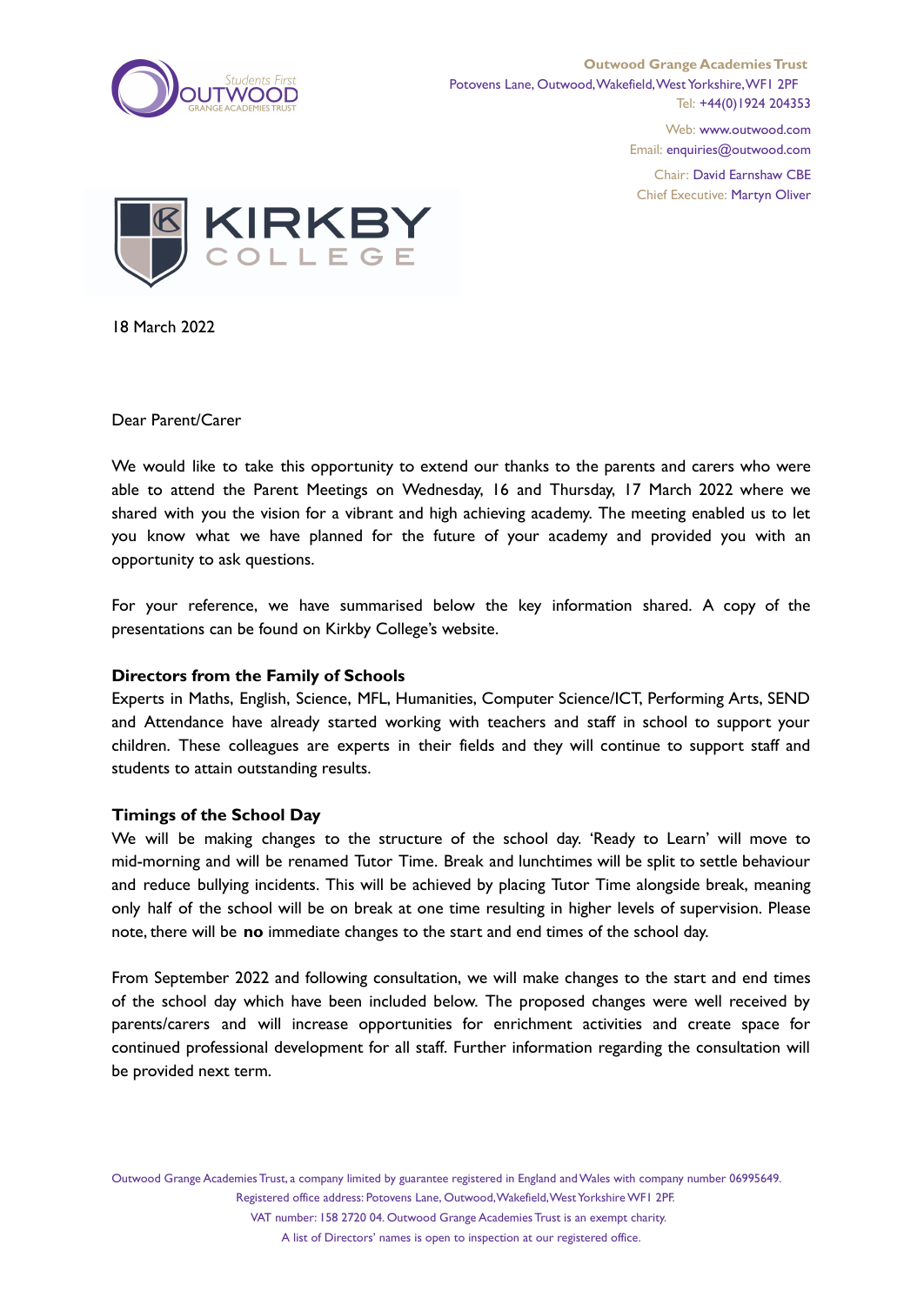Proposed School Day from September 2022

| 08:15           | Student to be on-site             |
|-----------------|-----------------------------------|
| $08:25 - 09:25$ | Period I                          |
| $09:25 - 10:25$ | Period 2                          |
| $10:25 - 11:00$ | <b>Tutor Time/Staggered Break</b> |
| $11:00 - 12:00$ | Period 3                          |
| $12:00 - 13:30$ | Period 4/Staggered Lunch          |
| 13:30 - 14:30   | Period 5                          |
| $14:30 - 15:30$ | <b>Enrichment Curriculum</b>      |

# **Uniform**

Students will be issued with their new Outwood tie following the student assemblies which will take place after Easter. **No** other immediate changes will be made to the uniform.

The uniform will change from September. **All** students, including new Year 7 students in September 2022, will receive a **free** uniform bundle comprising:

- A blazer
- Two shirts
- A skirt or trousers
- A tie
- PE polo shirt
- Rugby top
- Shorts
- PE socks

Further details regarding how to measure, order and collect/exchange your child's new uniform will be provided at a later date.

Students will also require for September:

- A school bag (large enough to hold an A4 folder) and equipment comprising black pen, red pen, pencil, ruler and eraser. Students will be expected to have their Planner with them
- Black polishable flat shoes (no trainers or sports brands)
- 40 denier tights with skirts
- Black socks with trousers

# **Behaviour Policy**

All students have the right to come to school and have uninterrupted learning. We have high expectations of behaviour and we make no apologies for this.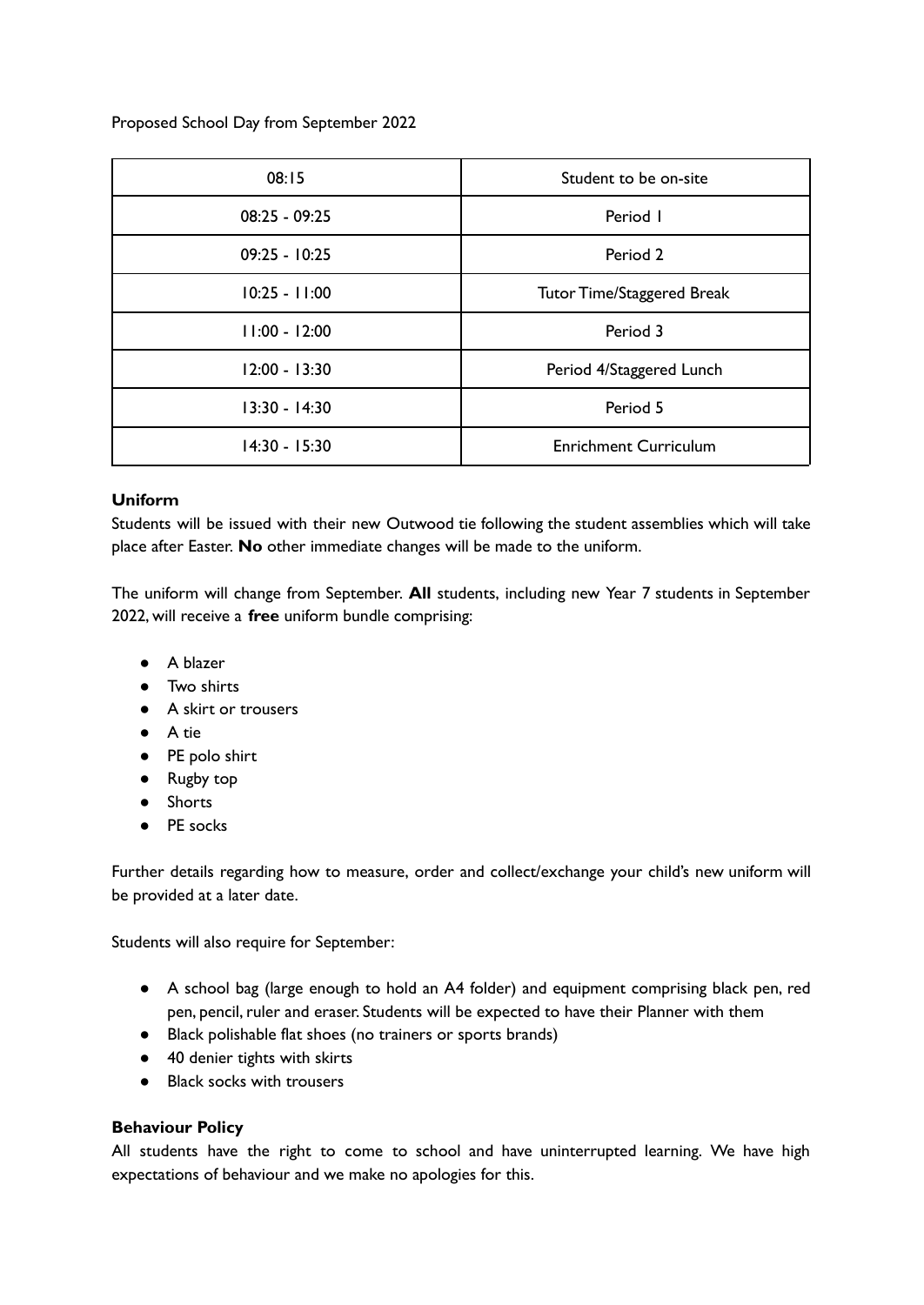A new Behaviour Policy will be introduced to students in the summer term. Parents/carers and students will receive clear notification of when this will happen and we will provide you with more detailed information regarding the specifics of the policy.The system is called 'Consequences'.

In addition to the Consequences system the following information was shared with parents/carers:

Phone Free School - we believe our schools must be free from the distractions and disruption mobile phones / earphones cause to learning. We expect phones to be switched off at the school gate, kept out of view and remain switched off until students exit the school gate at the end of the day. This policy has been very effective in ensuring that these devices, including iPods and MP3 players etc, do not disrupt learning in school. If your child is seen with a mobile phone in school, it will be confiscated and will only be returned to their parent/carer at the end of the day.

**No** jewellery, nail varnish, false nails or eyelashes will be allowed. There will be no exceptions. Make-up should be very discrete. Students are encouraged to wear a wrist watch but they must not wear the smartwatch type.

We also took parents/carers through a list of behaviours which could result in a permanent exclusion. Whilst this is always an incredibly difficult decision to make, the safety and welfare of students and staff in the wider school community will always be the overriding priority.

Should parents/carers wish to look at the Behaviour Policy in more detail, please refer **[here](https://static1.squarespace.com/static/5b3cc2548f5130df897ee8b8/t/617131b87aad8b78964fc5ff/1634808249840/OGAT+Behaviour+Policy+-+Secondary+academies+V5+%282%29.pdf)** in the first instance.

#### **Praising Stars**

You will receive a report on your child's progress every 6/7 weeks and have the opportunity to come into school by request or invitation to meet staff every term. We will report to you on how your child is progressing against their target and the effort they are putting into their subjects.

### **Praise**

We are excited to be able to bring a raft of praise initiatives to the academy. Opportunities to celebrate success are crucial for students to have the confidence and determination to work hard and be successful.

### **Learning**

Students spend most of their school day in lessons. This is the time where they should be working hard, learning new skills and concepts, and feeling proud about their achievements. We have developed a number of tools to support lessons which move at pace and demand that all students think and learn. Learning becomes the focal point of everything we do.

Parents/carers and families play an important part in the transformation of the academy and your support in making sure students understand and follow the expectations and rules is critical. We will communicate with you well in advance of any changes we are making in order for you to prepare and support your child.